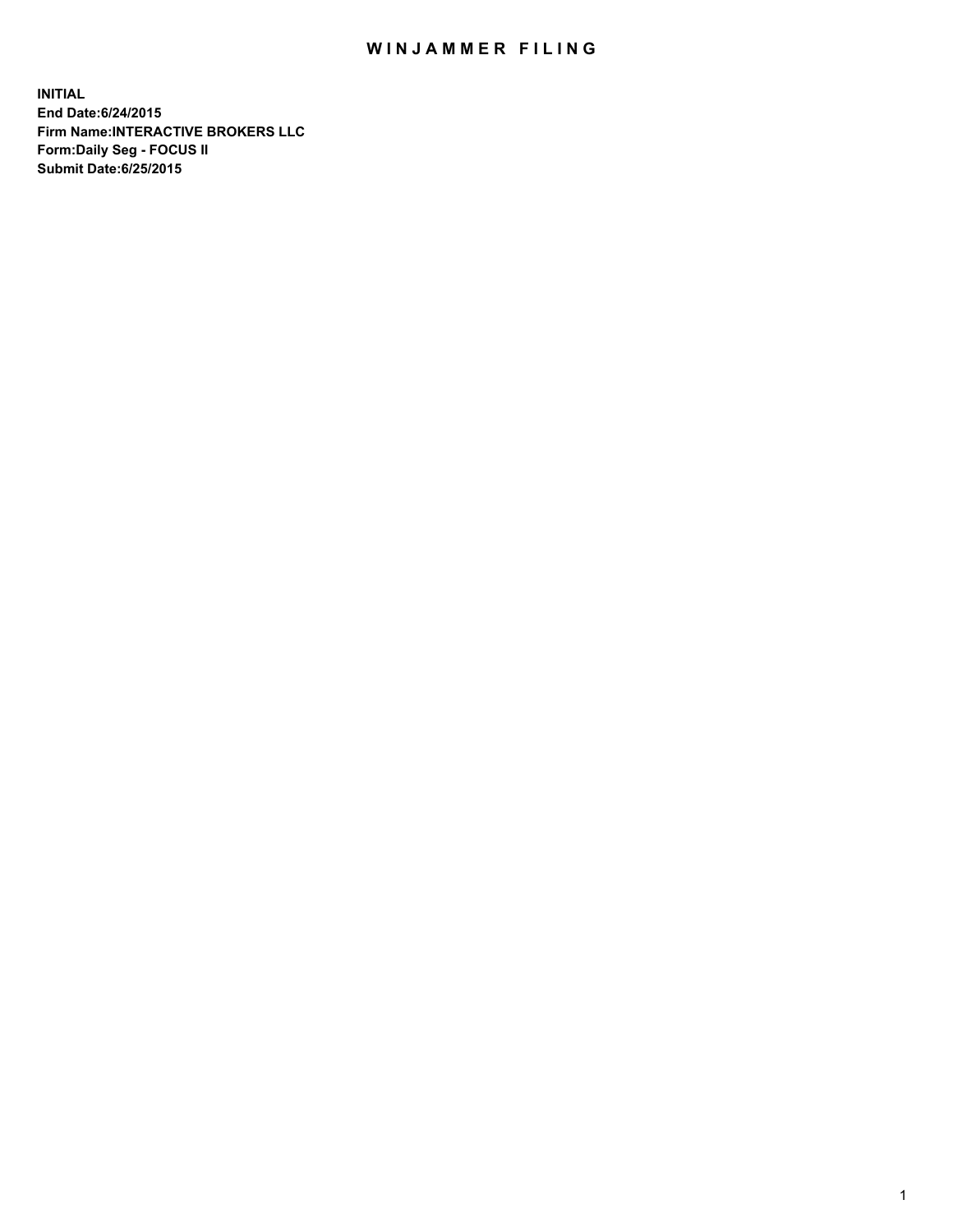## **INITIAL End Date:6/24/2015 Firm Name:INTERACTIVE BROKERS LLC Form:Daily Seg - FOCUS II Submit Date:6/25/2015 Daily Segregation - Cover Page**

| Name of Company<br><b>Contact Name</b><br><b>Contact Phone Number</b><br><b>Contact Email Address</b>                                                                                                                                                                                                                          | <b>INTERACTIVE BROKERS LLC</b><br><b>Michael Ellman</b><br>203-422-8926<br>mellman@interactivebrokers.co<br>$m$ |
|--------------------------------------------------------------------------------------------------------------------------------------------------------------------------------------------------------------------------------------------------------------------------------------------------------------------------------|-----------------------------------------------------------------------------------------------------------------|
| FCM's Customer Segregated Funds Residual Interest Target (choose one):<br>a. Minimum dollar amount: ; or<br>b. Minimum percentage of customer segregated funds required:% ; or<br>c. Dollar amount range between: and; or<br>d. Percentage range of customer segregated funds required between: % and %.                       | $\overline{\mathbf{0}}$<br>0<br>155,000,000 245,000,000<br>00                                                   |
| FCM's Customer Secured Amount Funds Residual Interest Target (choose one):<br>a. Minimum dollar amount: ; or<br>b. Minimum percentage of customer secured funds required:%; or<br>c. Dollar amount range between: and; or<br>d. Percentage range of customer secured funds required between: % and %.                          | $\overline{\mathbf{0}}$<br>0<br>80,000,000 120,000,000<br>0 <sub>0</sub>                                        |
| FCM's Cleared Swaps Customer Collateral Residual Interest Target (choose one):<br>a. Minimum dollar amount: ; or<br>b. Minimum percentage of cleared swaps customer collateral required:% ; or<br>c. Dollar amount range between: and; or<br>d. Percentage range of cleared swaps customer collateral required between:% and%. | $\overline{\mathbf{0}}$<br>$\underline{\mathbf{0}}$<br>0 <sub>0</sub><br>0 <sub>0</sub>                         |

Attach supporting documents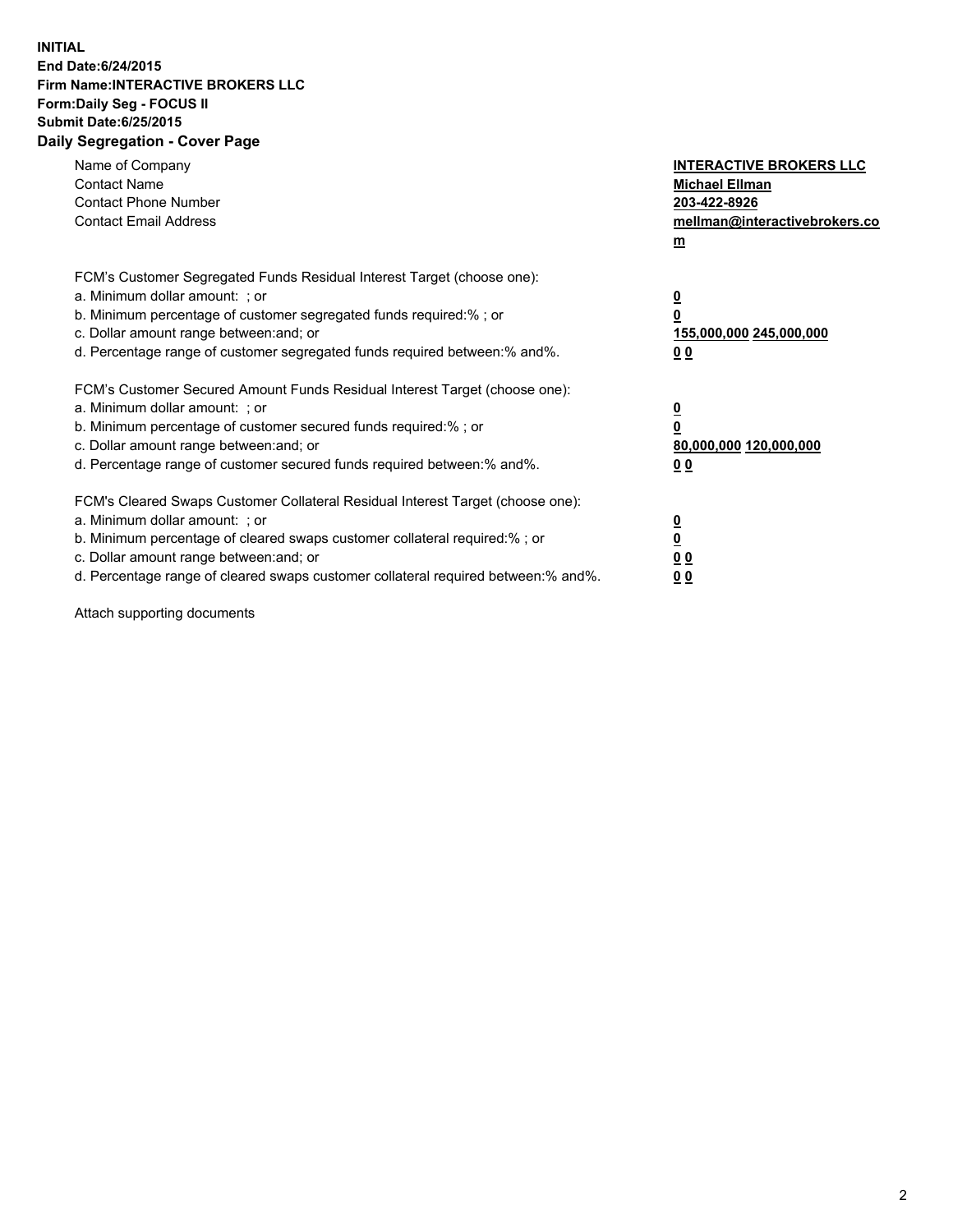## **INITIAL End Date:6/24/2015 Firm Name:INTERACTIVE BROKERS LLC Form:Daily Seg - FOCUS II Submit Date:6/25/2015 Daily Segregation - Secured Amounts**

|                | Daily Jegregation - Jeculed Aniounts                                                                         |                                   |
|----------------|--------------------------------------------------------------------------------------------------------------|-----------------------------------|
|                | Foreign Futures and Foreign Options Secured Amounts                                                          |                                   |
|                | Amount required to be set aside pursuant to law, rule or regulation of a foreign                             | $0$ [7305]                        |
|                | government or a rule of a self-regulatory organization authorized thereunder                                 |                                   |
| 1.             | Net ledger balance - Foreign Futures and Foreign Option Trading - All Customers                              |                                   |
|                | A. Cash                                                                                                      | 521,128,930 [7315]                |
|                | B. Securities (at market)                                                                                    | $0$ [7317]                        |
| 2.             | Net unrealized profit (loss) in open futures contracts traded on a foreign board of trade                    | 14,148,836 [7325]                 |
| 3.             | Exchange traded options                                                                                      |                                   |
|                | a. Market value of open option contracts purchased on a foreign board of trade                               | <b>36,272</b> [7335]              |
|                | b. Market value of open contracts granted (sold) on a foreign board of trade                                 | -82,046 [7337]                    |
| 4.             | Net equity (deficit) (add lines 1. 2. and 3.)                                                                | 535,231,992 [7345]                |
| 5.             | Account liquidating to a deficit and account with a debit balances - gross amount                            | 69,245 [7351]                     |
|                | Less: amount offset by customer owned securities                                                             |                                   |
| 6.             |                                                                                                              | 0 [7352] 69,245 [7354]            |
|                | Amount required to be set aside as the secured amount - Net Liquidating Equity<br>Method (add lines 4 and 5) | 535,301,237 [7355]                |
| 7.             |                                                                                                              |                                   |
|                | Greater of amount required to be set aside pursuant to foreign jurisdiction (above) or line<br>6.            | 535,301,237 [7360]                |
|                | FUNDS DEPOSITED IN SEPARATE REGULATION 30.7 ACCOUNTS                                                         |                                   |
| $\mathbf{1}$ . |                                                                                                              |                                   |
|                | Cash in banks                                                                                                |                                   |
|                | A. Banks located in the United States                                                                        | $0$ [7500]                        |
|                | B. Other banks qualified under Regulation 30.7                                                               | 0 [7520] 0 [7530]                 |
| 2.             | Securities                                                                                                   |                                   |
|                | A. In safekeeping with banks located in the United States                                                    | 493,260,702 [7540]                |
|                | B. In safekeeping with other banks qualified under Regulation 30.7                                           | 0 [7560] 493,260,702 [7570]       |
| 3.             | Equities with registered futures commission merchants                                                        |                                   |
|                | A. Cash                                                                                                      | $0$ [7580]                        |
|                | <b>B.</b> Securities                                                                                         | $0$ [7590]                        |
|                | C. Unrealized gain (loss) on open futures contracts                                                          | $0$ [7600]                        |
|                | D. Value of long option contracts                                                                            | $0$ [7610]                        |
|                | E. Value of short option contracts                                                                           | 0 [7615] 0 [7620]                 |
| 4.             | Amounts held by clearing organizations of foreign boards of trade                                            |                                   |
|                | A. Cash                                                                                                      | $0$ [7640]                        |
|                | <b>B.</b> Securities                                                                                         | $0$ [7650]                        |
|                | C. Amount due to (from) clearing organization - daily variation                                              | $0$ [7660]                        |
|                | D. Value of long option contracts                                                                            | $0$ [7670]                        |
|                | E. Value of short option contracts                                                                           | 0 [7675] 0 [7680]                 |
| 5.             | Amounts held by members of foreign boards of trade                                                           |                                   |
|                | A. Cash                                                                                                      | 155,539,539 [7700]                |
|                | <b>B.</b> Securities                                                                                         | $0$ [7710]                        |
|                | C. Unrealized gain (loss) on open futures contracts                                                          | 13,279,539 [7720]                 |
|                | D. Value of long option contracts                                                                            | 36,278 [7730]                     |
|                | E. Value of short option contracts                                                                           | -82,043 [7735] 168,773,313 [7740] |
| 6.             | Amounts with other depositories designated by a foreign board of trade                                       | 0 [7760]                          |
| 7.             | Segregated funds on hand                                                                                     | $0$ [7765]                        |
| 8.             | Total funds in separate section 30.7 accounts                                                                | 662,034,015 [7770]                |
| 9.             | Excess (deficiency) Set Aside for Secured Amount (subtract line 7 Secured Statement                          | 126,732,778 [7380]                |
|                | Page 1 from Line 8)                                                                                          |                                   |
| 10.            | Management Target Amount for Excess funds in separate section 30.7 accounts                                  | 80,000,000 [7780]                 |
| 11.            | Excess (deficiency) funds in separate 30.7 accounts over (under) Management Target                           | 46,732,778 [7785]                 |
|                |                                                                                                              |                                   |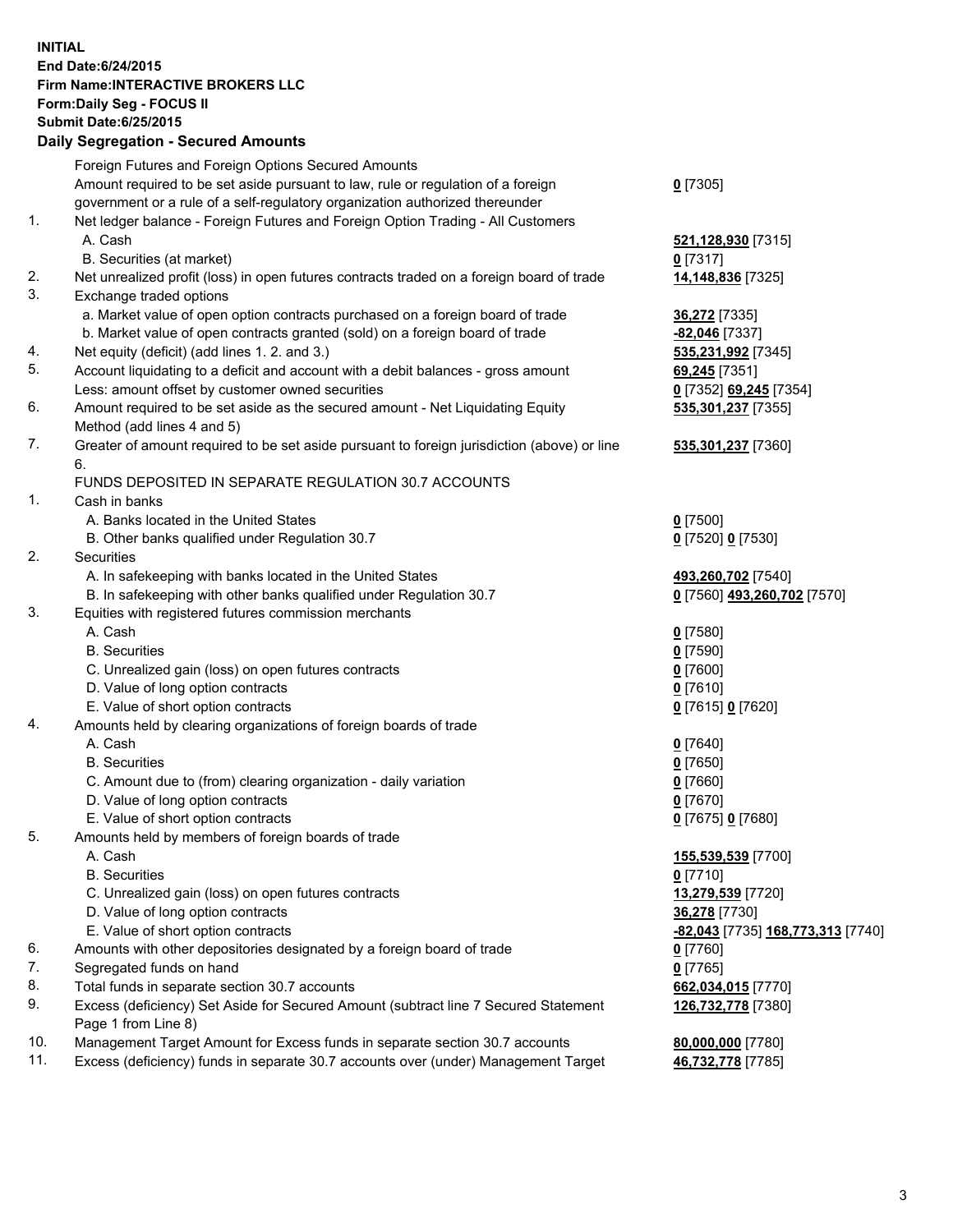**INITIAL End Date:6/24/2015 Firm Name:INTERACTIVE BROKERS LLC Form:Daily Seg - FOCUS II Submit Date:6/25/2015 Daily Segregation - Segregation Statement** SEGREGATION REQUIREMENTS(Section 4d(2) of the CEAct) 1. Net ledger balance A. Cash **2,606,352,559** [7010] B. Securities (at market) **0** [7020] 2. Net unrealized profit (loss) in open futures contracts traded on a contract market **-44,105,873** [7030] 3. Exchange traded options A. Add market value of open option contracts purchased on a contract market **114,742,428** [7032] B. Deduct market value of open option contracts granted (sold) on a contract market **-154,499,937** [7033] 4. Net equity (deficit) (add lines 1, 2 and 3) **2,522,489,177** [7040] 5. Accounts liquidating to a deficit and accounts with debit balances - gross amount **126,826** [7045] Less: amount offset by customer securities **0** [7047] **126,826** [7050] 6. Amount required to be segregated (add lines 4 and 5) **2,522,616,003** [7060] FUNDS IN SEGREGATED ACCOUNTS 7. Deposited in segregated funds bank accounts A. Cash **279,180,907** [7070] B. Securities representing investments of customers' funds (at market) **1,496,783,719** [7080] C. Securities held for particular customers or option customers in lieu of cash (at market) **0** [7090] 8. Margins on deposit with derivatives clearing organizations of contract markets A. Cash **12,031,314** [7100] B. Securities representing investments of customers' funds (at market) **118,161,538** [7110] C. Securities held for particular customers or option customers in lieu of cash (at market) **0** [7120] 9. Net settlement from (to) derivatives clearing organizations of contract markets **-2,202,939** [7130] 10. Exchange traded options A. Value of open long option contracts **1,431,172** [7132] B. Value of open short option contracts **-4,124,454** [7133] 11. Net equities with other FCMs A. Net liquidating equity **-15,053,502** [7140] B. Securities representing investments of customers' funds (at market) **842,843,750** [7160] C. Securities held for particular customers or option customers in lieu of cash (at market) **0** [7170] 12. Segregated funds on hand **0** [7150] 13. Total amount in segregation (add lines 7 through 12) **2,729,051,505** [7180] 14. Excess (deficiency) funds in segregation (subtract line 6 from line 13) **206,435,502** [7190] 15. Management Target Amount for Excess funds in segregation **155,000,000** [7194]

16. Excess (deficiency) funds in segregation over (under) Management Target Amount Excess

**51,435,502** [7198]